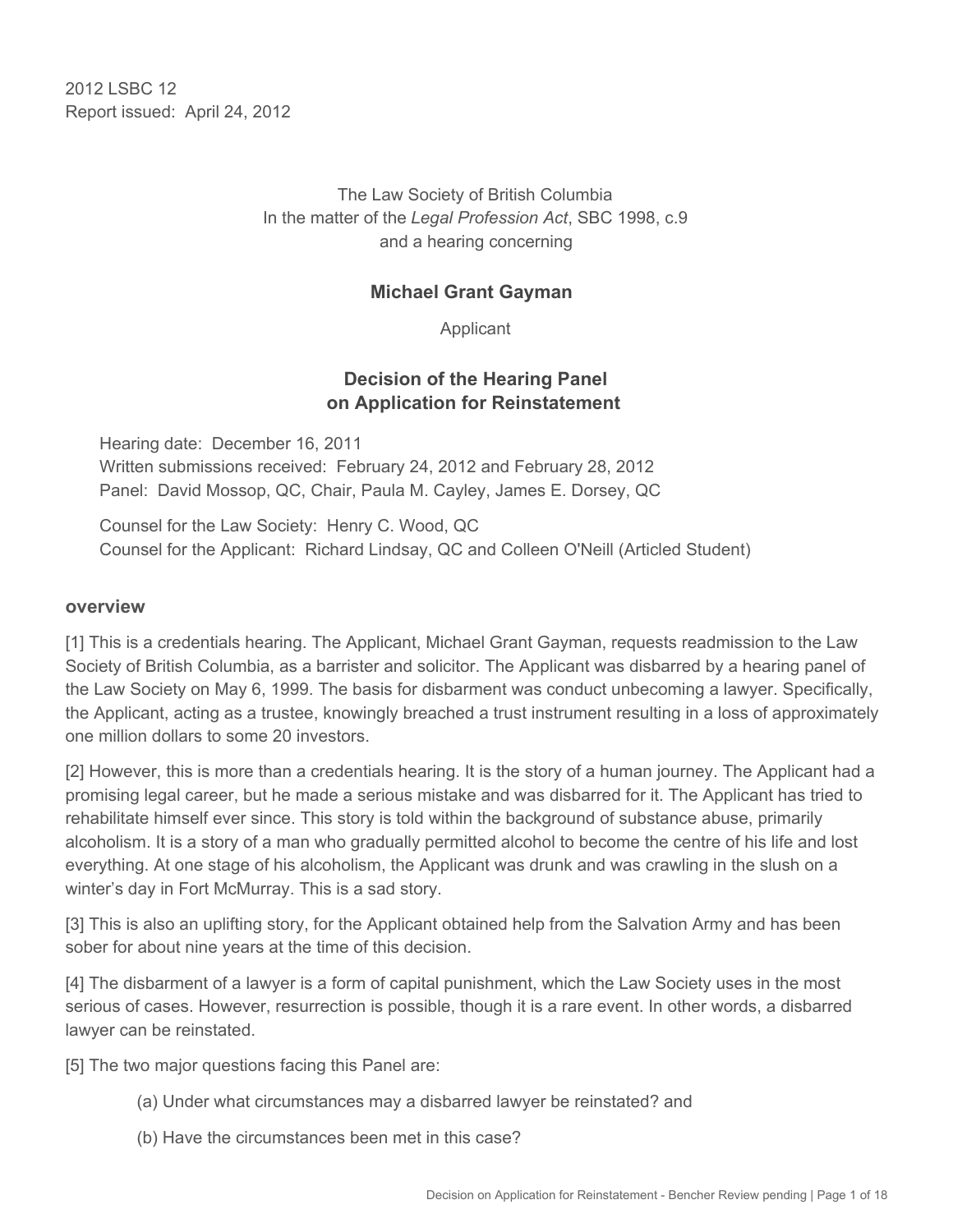[6] This Panel has decided that, in the exceptional circumstances of this case, the Applicant should be reinstated, but only under strict conditions.

# **Facts**

[7] This journey begins on February 15, 1951, when Mr. Gayman was born in Vancouver. He was not brought up by his natural parents. He was adopted into a middle class family living in the Dunbar area. His adopted father was a doctor. His adopted mother was trained as a school teacher, though she spent most of her time looking after Mr. Gayman and his adopted siblings.

[8] By all accounts, Mr. Gayman had a happy childhood. He was placed in an accelerated program in elementary school and completed grades 4, 5 and 6 in two years. In other words, he skipped a grade. He is still proud of this accomplishment.

[9] Mr. Gayman entered high school when he was of a young age. This caused some problems. Mr. Gayman felt he did not fit in at high school, and in fact, he did not fit in until he reached grade 11. At that time he had become an excellent rugby player. He had also been elected to the student council.

[10] In grade 12, Mr. Gayman remained on the honour roll of his high school. However, he began to lose interest in school.

[11] At this time, Mr. Gayman began to drink perhaps a couple of beers on social occasions. His parents and school personnel were concerned about his behaviour. However, he graduated from high school with honours.

[12] At this point in his life, Mr. Gayman showed a great deal of potential and promise. However, at the same time, there were indications in his life that he may turn in the wrong direction. These competing forces were pulling on Mr. Gayman in different directions, at this time and for the rest of his life.

[13] Mr. Gayman was accepted as an undergraduate at UBC. He became involved in the social life, including playing bridge and pool. Mr. Gayman also began to use marijuana. Mr. Gayman's academic performance took a nose dive. He limped through first year and did not complete second year. He dropped out of UBC.

[14] Mr. Gayman began working at logging camps up and down the coast of British Columbia. He was drinking during this period of time and continued to use marijuana and hash when he was not working at the camps.

[15] Mr. Gayman worked at the logging camps for about three years, and then, around the age of 21, he returned to post-secondary education and picked up some credits.

[16] Mr. Gayman's next significant job was working as a waiter at the Keg and Cleaver in Richmond, later known as the Boathouse. He found that he could make a great deal of money, and he had access to an unlimited supply of free liquor. At this point in time he became a heavy drinker, and his tolerance for alcohol became high.

[17] At this job, Mr. Gayman met his future wife, a cocktail waitress. In 1974, at 23 years of age, Mr. Gayman married in Vancouver.

[18] The couple continued working at the Keg. Their first child was born in 1976. Then the couple had two more children.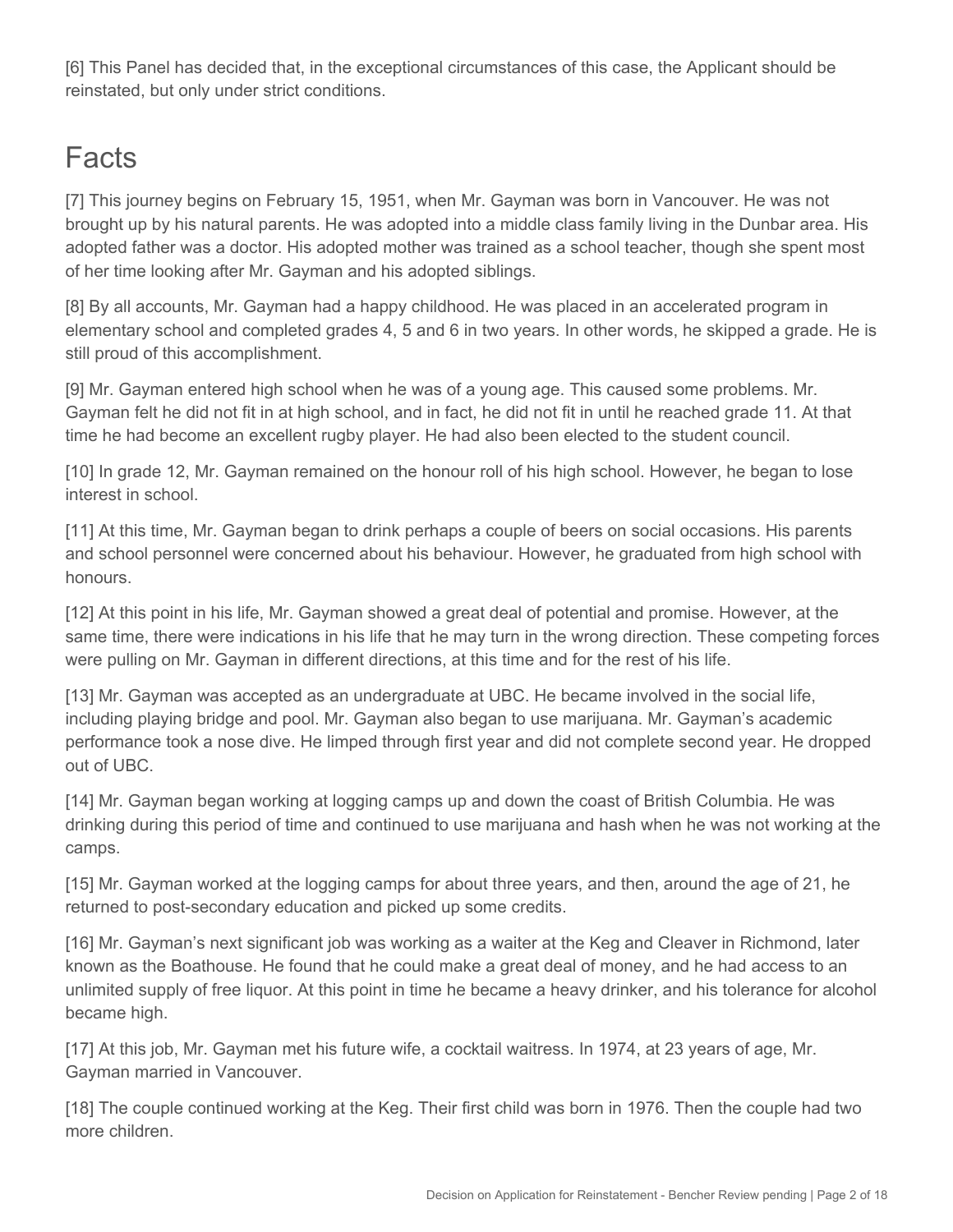[19] Ultimately, Mr. Gayman obtained a BA in psychology and graduated from UBC Law School.

## **Early Legal Career**

[20] Mr. Gayman articled with a distinguished downtown law firm. He was called to the Bar on May 12, 1980.

[21] Early on he was approached by Bill McDonald, a prominent lawyer, to be an associate with his firm. Ultimately, Mr. Gayman became a partner and the firm expanded to five associates. The firm became quite successful.

[22] At this point in his life journey, Mr. Gayman looked forward to a profitable and successful legal career. Of more importance, he had a wonderful family.

[23] However, he found early on that drinking was very much part of the business of practising law.

## **Breach of Trust**

[24] Mr. Gayman had been called to the Bar for about four years when a high school friend approached him about acting as a trustee. The high school friend introduced him to SP, principal of a research company. It should be noted that at this time Mr. Gayman had practised almost exclusively in the area of employment law. He had limited knowledge of trust and tax law. However, Mr. Gayman agreed to take on the position of a trustee.

[25] Another lawyer had drawn up the trust agreement, and this lawyer was someone for whom Mr. Gayman had a great deal of respect. That lawyer, however, was not available to act as trustee. Although it is not totally clear, it seems the lawyer was going to be out of town for the relevant period of time.

[26] Even though the matter was outside Mr. Gayman's area of expertise, he agreed to act as trustee. As Mr. Gayman stated in his testimony, he was dazzled by the prospect of being trustee of a complicated scheme of over one million dollars.

[27] This scheme or trust was set up to take advantage of the Scientific Research Tax Credit (SRTC), then in existence under the *Income Tax Act*. Some of these schemes were valid; others were found out to be scams or fraudulent in nature. At the time Mr. Gayman agreed to act as trustee, he had no reason to question the validity of the scheme.

[28] The Trust Agreement, to which Mr. Gayman was a party, obliged him to hold approximately one million dollars as trustee on specific terms and conditions set out in the Agreement. The essence of the Agreement was that, if the purchasers of the tax credit were unable to obtain the tax advantages intended, the trustee would disburse the funds to Revenue Canada. Alternatively, the trustee would disburse the funds to the research company in accordance with the requirements of the *Income Tax Act* on documented proof that the expenditures were permitted under the *Act* such that the purchasers would receive the tax benefit. Once Mr. Gayman had been appointed trustee, SP immediately approached him. SP wanted approximately \$350,000 to be disbursed to the company immediately. He proposed this despite the requirement of the Trust Agreement that such funds should not be released until some important documentation was in place.

[29] However, SP was able to convince Mr. Gayman, even though Mr. Gayman knew this was in breach of the Trust Agreement. SP basically said the documents were forthcoming and the money was needed immediately. Mr. Gayman released \$350,000 to the research company.

[30] Shortly thereafter, the same SP informed Mr. Gayman that he had lost the \$350,000 on unauthorized expenditures, either in the stock market or other investments. SP asked Mr. Gayman to release the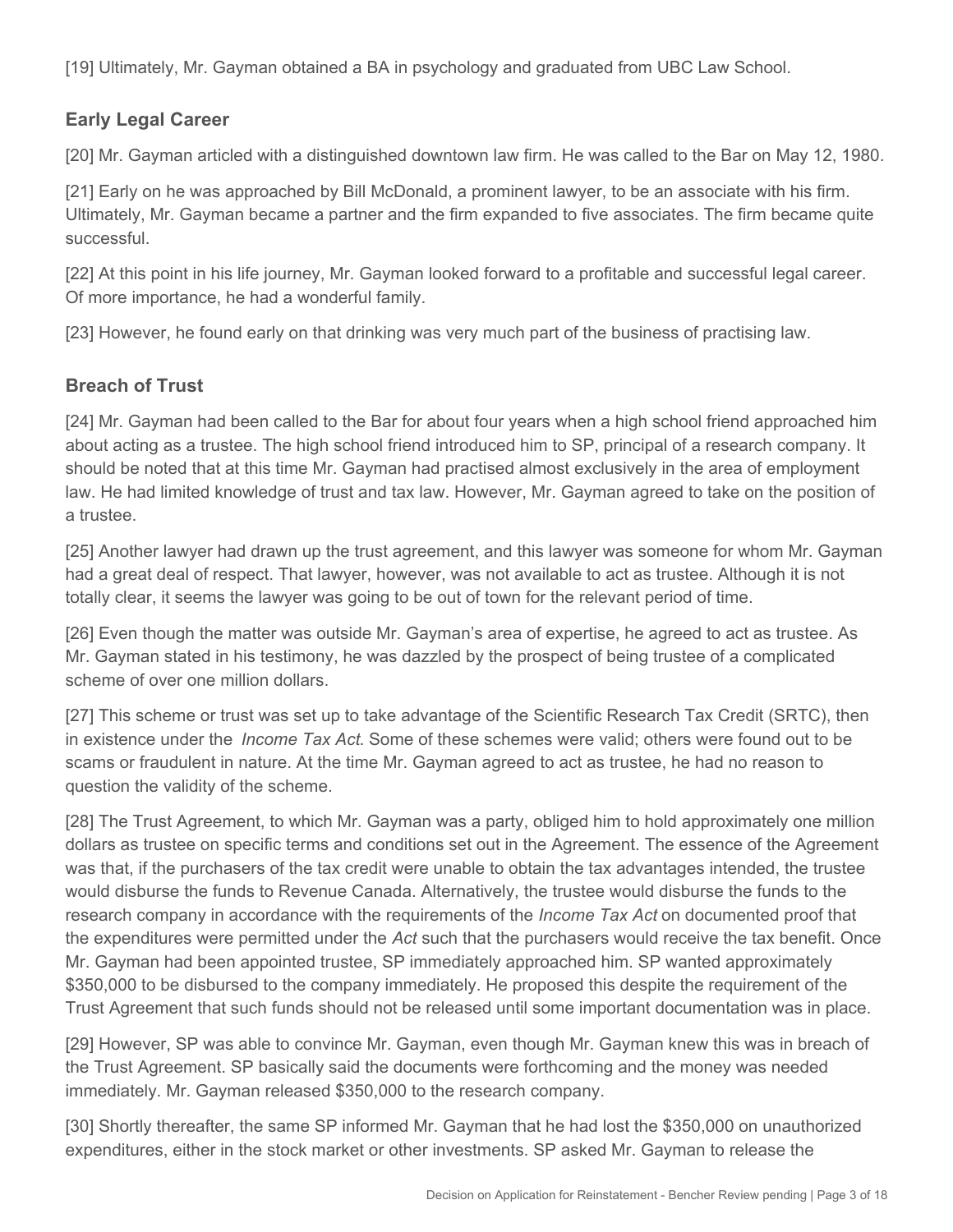remainder of the funds.

[31] Mr. Gayman panicked and advanced the funds to the research company in the vain hope the funds could be restored in their entirety. He knew what he was doing was in breach of the Trust Agreement; however, he went ahead with it anyway. SP and the accountant involved in the Trust Agreement fled the jurisdiction. It seems they were in cahoots, and the scheme was fraudulent in nature.

[32] As it turned out, the SRTC was disallowed. Revenue Canada concluded the scheme was fraudulent.

[33] The various purchasers of the tax credit were denied deductibility of the monies that they had expended to purchase the tax credit. Further, the inappropriate disbursement of funds by Mr. Gayman caused the purchasers to lose the back-up or security that had been structured into the Agreement to protect them in the event the scheme was not approved by Revenue Canada or should there otherwise be a failure on the part of the research company to perform some obligations under the terms of the tax credit purchase.

[34] Mr. Gayman, in his testimony in front of this hearing panel, explained his behaviour at this point in time in the following way:

A … It was a high school friend of mine who advised me of this thing. He indicated that all the documentation was -- the scheme had been drawn up. He named the lawyer that had been involved in the -- in the preparation. It was someone I knew professionally and someone I respected. And I was told that this person could not be there for the closing. That he had to be out of town on something and they needed somebody who could stand in as trustee and could I do it as trustee.

It was basically outside of the area of my practice. And it had nothing to do with labour relations and employment law. And I offered to do it. And I may have been a little bit dazzled by the thought of, you know, being the trustee of this complicated scheme and -- let's face it, a million dollars is an awful lot of money today. It was a lot more then. …

And SP came to me and said what they needed was to set up a line of credit in order to finance some of the purchases that were being made to facilitate the affairs of the company. The business operation that would qualify for this. And he indicated that the accountant, HD, wasn't available and would be back shortly and if I would be prepared to basically transfer some of the trust funds from Swiss Bank Core, which is where the funds were held, to the Royal Bank of Canada.

And, as all of the reports show, I agreed to do that. And I knew, at the time, I did not have the necessary documentation for the release. I acknowledge that.

Q Then what happened following the second release?

A At some point in the New Year, so 1985, SP told me that he had lost the funds on investments that were not authorized investments. … And I basically -- I lost it. I was beside myself. In my mind I saw -- and I should say, also, HD, the accountant, hadn't shown up in between the time I made the initial advance on the expectation that he would return and provide me with the necessary certificates. And by then SP told me that he lost the funds.

So HD has disappeared. And I'm realizing that I've made a horrendous mistake. And I don't mind saying I saw everything I had crashing down. I lost it. I panicked. I didn't release the balance of the funds immediately. But when I say, "I lost it," I was beside myself and drinking insanely, and, you know --

Q How long had you been called to the bar before this happened?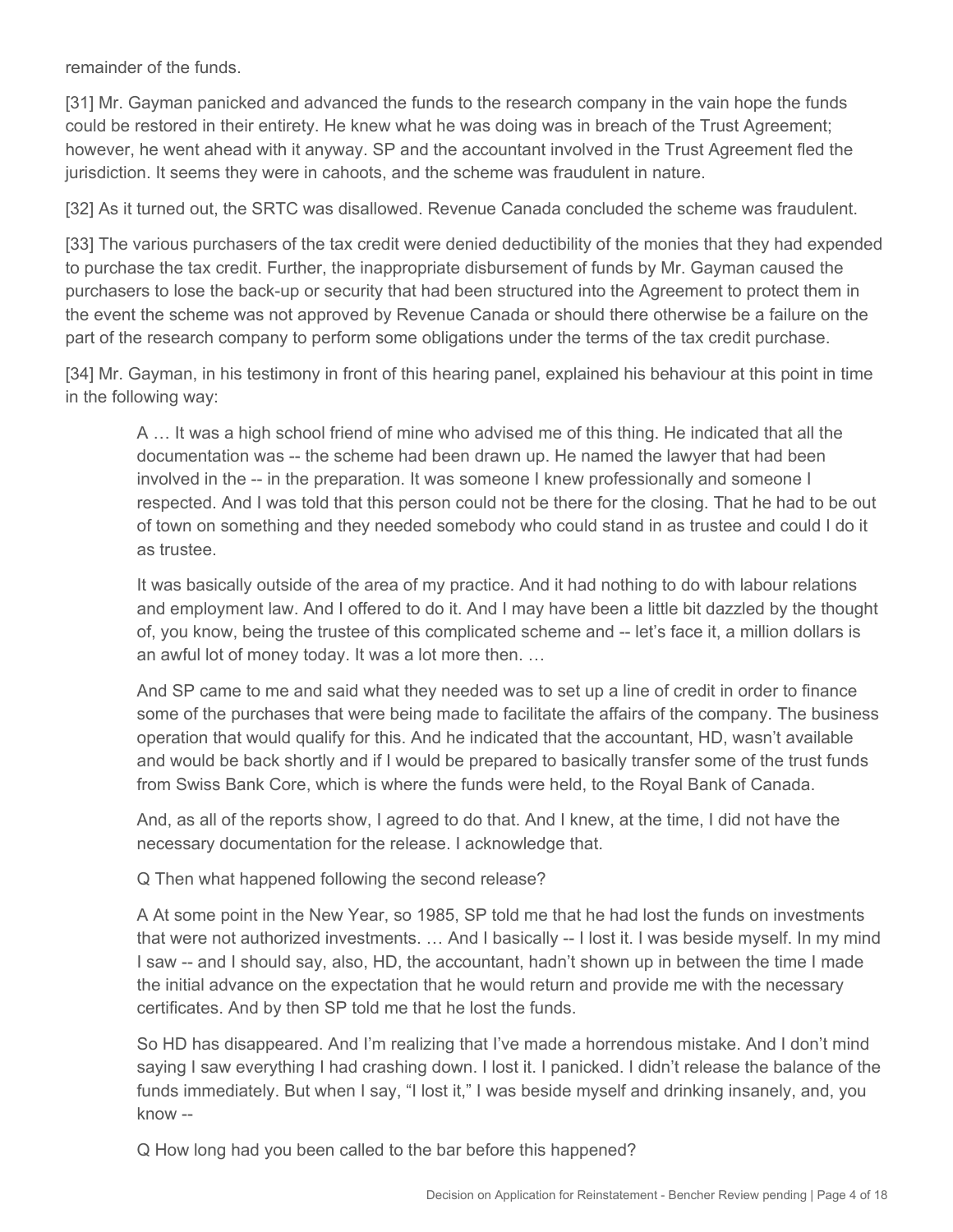A A little over four years.

Q So you now panic and –

A I basically --

Q What then happens with SP?

A I basically said to him, "Well, you've got to get it back." "You've got to get this back." And I advanced the rest of the funds.

I think in hindsight I've realized that it wasn't just the -- the hope that he could restore the trust funds. It was, in part, just a desire to be completely out of it. You know, I--I was sickened by the whole thing. As I said, I saw my whole life crashing down and losing everything I had. And I think that was -- at least, initially, I said, "You have to get this money back." And I decided that I was sticking my head in the sand. And I wanted to be out of it. And then, of course, it just hung like a Sword of Damocles over my head.

# **The World Comes Crashing Down**

[35] Three forces began to come down upon Mr. Gayman. They were the investors, the Law Society and his dependency on alcohol.

[36] The investors in the SRTC began making inquiries of Mr. Gayman. He basically ignored these inquiries and failed to respond.

[37] The investors even sent a letter of complaint to Mr. Gayman's partner. His partner told Mr. Gayman to take care of it. Mr. Gayman did not.

[38] In 1991, Mr. Gayman was served with a Writ of Summons by the investors near the end of the limitation period. Judgment was ultimately obtained against Mr. Gayman.

[39] The Law Society did not know of any of these events until late December of 1992, when a lawyer lodged a complaint against Mr. Gayman with the Law Society.

[40] Mr. Gayman again tried to ignore the problem. He failed to give any substantial response to the requests of the Law Society for over two years.

[41] Ultimately, Mr. Gayman was cited for professional misconduct, namely failure to respond to the Law Society. A hearing was held.

[42] The panel held that Mr. Gayman had engaged in professional misconduct by failing to respond to letters from the Law Society.

[43] Mr. Gayman was ordered to:

- (a) pay a fine of \$3,000; and
- (b) pay costs of \$1,750.

[44] Mr. Gayman was also reprimanded.

[45] The full facts are set out in *Law Society of BC v. Gayman*, [1995] LSDD No. 159.

[46] Mr. Gayman did not renew his membership in the Law Society for 1996, and he ceased to be a member as of January 1, 1996.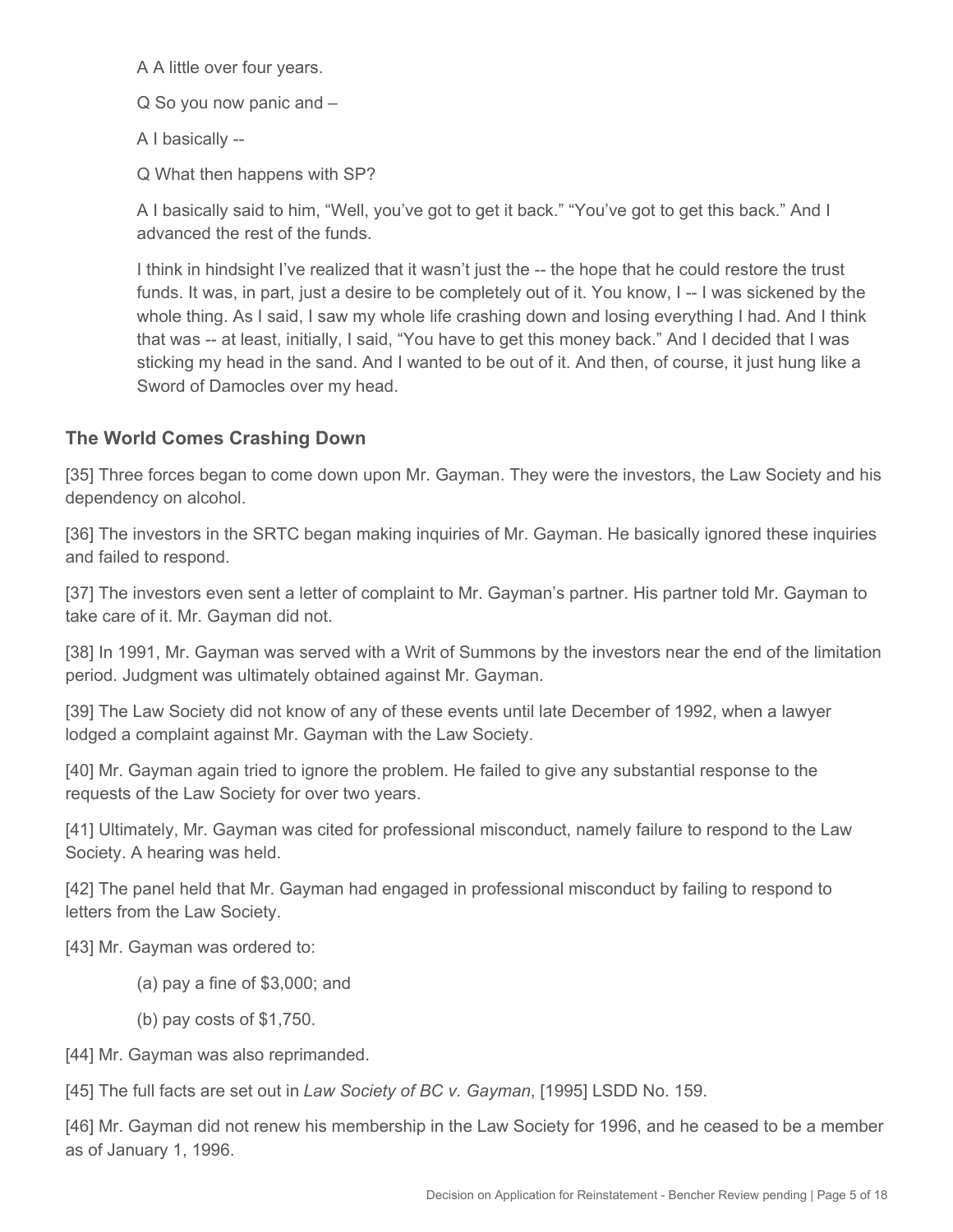[47] Ultimately, a citation was issued by the Law Society against Mr. Gayman for breach of trust.

[48] A hearing panel was convened in 1999. The panel held Mr. Gayman's behaviour in breaching the trust was "conduct unbecoming a lawyer" under the *Legal Profession Act*. The panel was particularly concerned about the second disbursement of funds (approximately \$650,000). The panel ordered Mr. Gayman's disbarment as of May 6, 1999. The full text of the decision is found in *Law Society of BC v. Gayman*, [1999] LSDD No. 35.

## **Alcoholism and Drug Addiction**

[49] Mr. Gayman had always been a frequent user/consumer of alcoholic beverages. As stated earlier, he started drinking in high school. Over time, he developed a high tolerance for alcohol. However, after the breach of trust, his drinking intensified.

[50] At the time of the breach, Mr. Gayman testified that he was drinking a fair amount. At another point in his testimony, he stated he was drinking "insanely" at the time of the second breach.

[51] In an expert report filed by Dr. Ray Baker, the doctor states that, by age 30, Mr. Gayman was a heavy drinker, consuming up to 26 ounces per day.

[52] After he ceased to practise law as of January 1, 1996, Mr. Gayman attempted various jobs including self-employment.

[53] In 1997, he worked for a BC furnace service company as a dispatcher. He was able to advance within the company with more responsibilities. However, his income was minimal. To satisfy his increasing demand for alcohol, he would scrounge for bottles and return them for cash to pay for drinks. In addition, to make ends meet, he would pick up cigarette butts from the sidewalk and use them.

[54] The company was aware of his drinking problem. However, they kept him on as he could do the job. Mr. Gayman was a "functioning alcoholic".

[55] In 2001, Mr. Gayman obtained a new job at B Ltd. Again, he was given more and more responsibility. He became Operations Manager. Although his drinking intensified, he was able to do the job. B Ltd., however, went out of business near the end of 2002.

[56] At the beginning of 2002, Mr. Gayman's mother died. He attempted to stop drinking. In the same year, his father died. Shortly after his father's death, he started drinking heavily again. Alcoholics may attempt to cease drinking more than once before they are successful. Therefore, Mr. Gayman's failure at this point in time is not surprising. In addition, this is not the first time Mr. Gayman attempted to quit drinking. He attempted to quit drinking in his first year of law school. Again, he failed.

[57] Mr. Gayman did attend some meetings of Alcoholics Anonymous in the mid 1980s to the late 1980s. However, he did not follow through. In addition, he did make contact with Interlock Member's Assistance Program. This program helps lawyers and their families with problems, including alcohol problems. Again, he was not ready to follow through. As Mr. Gayman stated during his testimony about his attempts to stop drinking:

What I didn't understand was that I was powerless over alcohol and that it was bigger than me. So I kept thinking I could handle it. And I kept thinking next time will be different. And that was my insanity. I kept doing the same thing over and over again expecting a different result. So, for me, I had to hit a very low bottom before I asked for help.

[58] In March 2003, Mr. Gayman moved to Fort McMurray with his new wife to make a fresh start. His first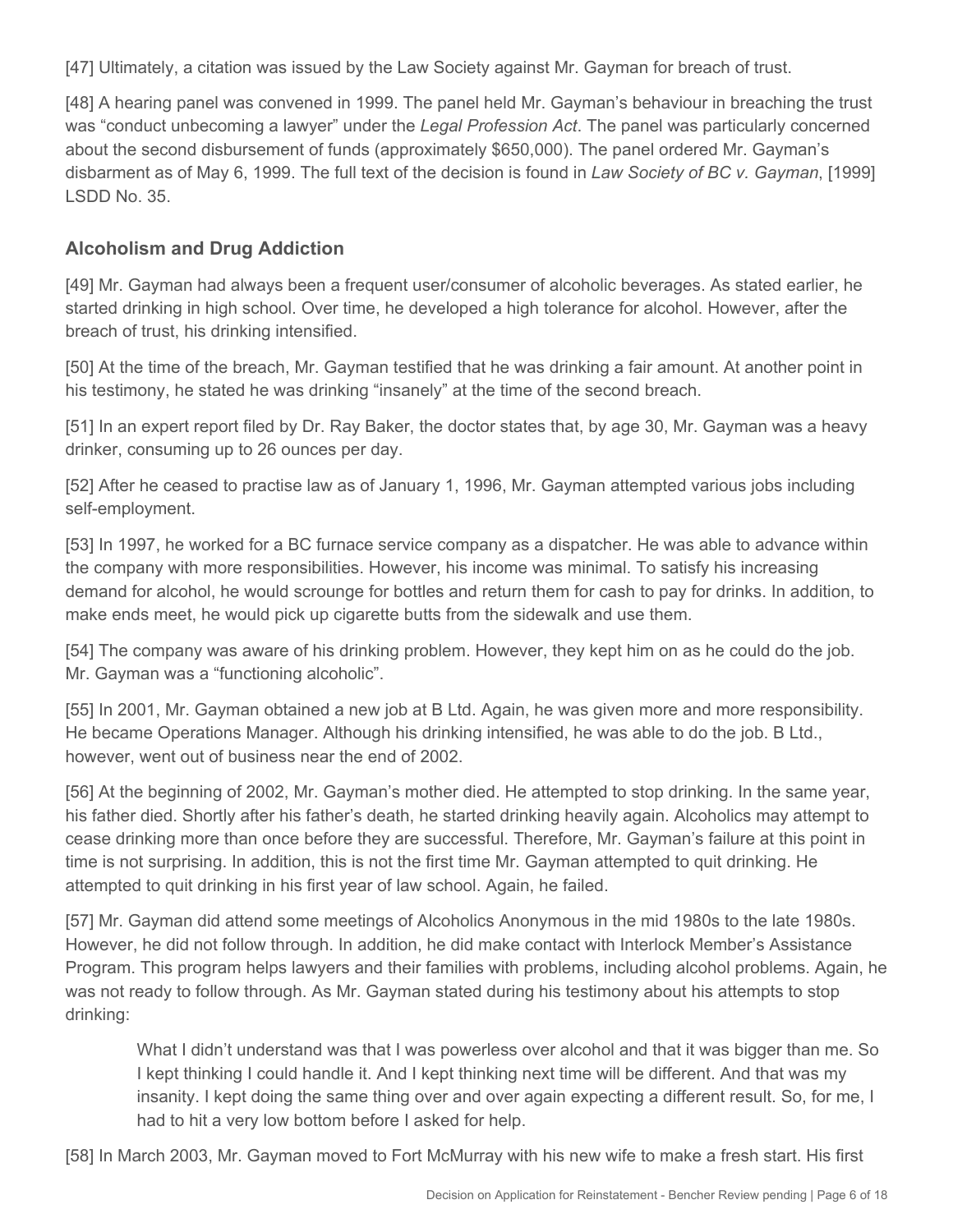marriage had long since ended on account of his alcoholism. His new wife worked at a bakery shop at Safeway. He got a job at Wal-Mart stocking shelves during the nightshift at \$12 per hour. This is a far cry from the hourly rate he charged when he was a practising member of the profession.

[59] However, his drinking continued, and his attempts to have a fresh start were therefore doomed to fail. His new wife left him shortly thereafter. This is another broken relationship during his journey.

#### **Low Point**

*Wine hath drowned more men than the sea.*

Thomas Fuller

[60] During the last night of Mr. Gayman's stay in Fort McMurray, a low point was reached. Mr. Gayman described this low point as follows:

And I have a memory that I hope I never lose which is my last night in Fort McMurray. And, of course, I had way too much to drink. But I was -- I was crawling along the sidewalk, which was covered in frozen slush and I was pushing my briefcase ahead of me because it was too heavy to carry. And, you know, it was symbolically the last vestige of my legal career. So, as I say, I don't want to lose that memory because I don't want to go back there.

# **Turning Point**

[61] In April 2003, Mr. Gayman came back to Vancouver from Fort McMurray. He described the turning point in his life:

Well, I've come back from Fort McMurray. And I was staying at my sister's, briefly. I explored a couple of old acquaintances for job possibilities. And nothing was there. And I was sitting one night in my sister's kitchen. And she would let me to drink a little bit of wine and she would drink scotch. And we were talking about my children. And I basically broke down and said to her, "Take me to a psych ward. Take me to detox. I just want the pain to go away." So that would be the turning point.

So, you know, we were raised on the west side. And she thought the psych ward was -- had more cachet than detox. So we went out to UBC Hospital to try and get me admitted. The psych ward was full, but they took me to emergency. I was there for four or five days. It was full too. So I -- I bounced around from a bed here. And one night I slept on a foamy in the storeroom.

I obviously met with doctors and psychiatrists. And after the night there, a new psychiatrist came to me and said, "Well, look, the psych ward is still full. You can see the emergency is full. You've had a few days to clear your head. You can go home."

And I said to him, "I didn't come here to clear my head. I came here because I was going to kill myself."

And somehow they were able to find a bed for me to stay that night and, much more fortunately, they were able to secure a bed for me in the Harbour Light Detox the next day.

#### **Rehabilitation**

[62] Since April 11, 2003, the day he went into the Harbour Light Detox program run by the Salvation Army,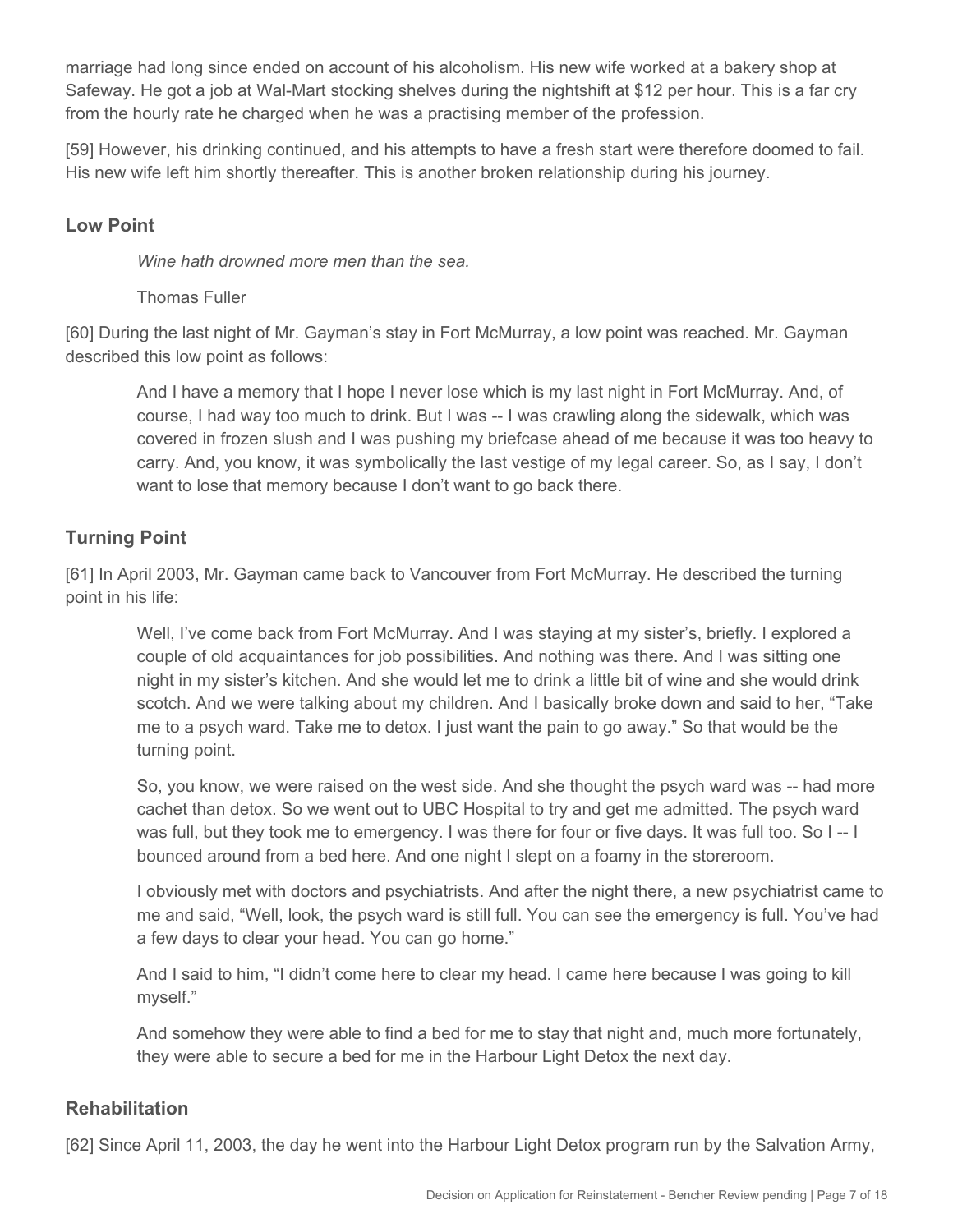Mr. Gayman has not consumed alcohol.

[63] The Salvation Army Detox Program and other programs saved Mr. Gayman's physical and moral life. However, these programs could not have achieved this unless Mr. Gayman was truly ready to change. He was.

[64] The Detox Program is a residential program lasting five to ten days. The purpose is to deal with the physical effects of withdrawal from alcohol consumption.

[65] During his stay in the Detox Program, Mr. Gayman learned about other programs available for alcoholics. His life changed from one of despair to one of hope.

[66] The rehab program is a twelve-step program. In phase one, the participants operate a food line. They prepare ten meals a week for the community and serve about 400 people a week.

[67] In the second phase, there is a life skills program. These life skills include resume writing, looking for work, personal hygiene and nutrition.

[68] Phase three is a supportive care program. Participants are allowed to stay in residence for about a year if they are looking for work and going to school.

[69] Mr. Gayman sailed through these three phases and began looking for work. He also began thinking about what he wanted to do with the rest of his life. During his testimony, Mr. Gayman described his thinking as follows:

I was looking for work. And I remember having an interview with the Surrey School Board for a Senior Human Resources Officer, manager's position responsible for the non-teaching unionized staff. And I'm not saying they would have given me the job or not, but in the middle of the interview I realized I didn't want it, and what I wanted to do is work at Harbour Light, even if it was working on the front desk as a desk attendant. I -- I wanted to be a piece in the puzzle that made up the big picture of the services that they provide.

[70] Fortunately, the Salvation Army saw great potential in Mr. Gayman. The Salvation Army offered him a job as assistant manager of their corrections program. He accepted.

[71] Since that day, Mr. Gayman has been employed by the Salvation Army in various positions and has moved up the corporate ladder in that organization.

[72] In March 2005, Mr. Gayman was promoted to manager of emergency shelters. This included two and a half shelters. The half refers to the additional shelter opened up during the cold weather. He had additional responsibilities for the front desk and security staff. In September 2005, the Salvation Army allowed Mr. Gayman to enter into a contract promoted with BC Housing. He became an extreme weather coordinator for the Vancouver area. This required him to put into place contingency plans for additional shelters when the weather became extreme.

[73] In 2007, Mr. Gayman took on additional responsibility as a worker in the human resources department of the Salvation Army.

[74] Finally, in July 2010, the Salvation Army asked Mr. Gayman to become director of labour relations. This was a new position. At the same time, he ceased his managerial responsibilities with the Salvation Army of BC, and he ceased his position as cold weather coordinator.

[75] In his present position as director, Mr. Gayman is responsible for 180 people. Mr. Gayman has come a long way in his life journey. At a low point, he was crawling, drunk, in the slush in Fort McMurray dragging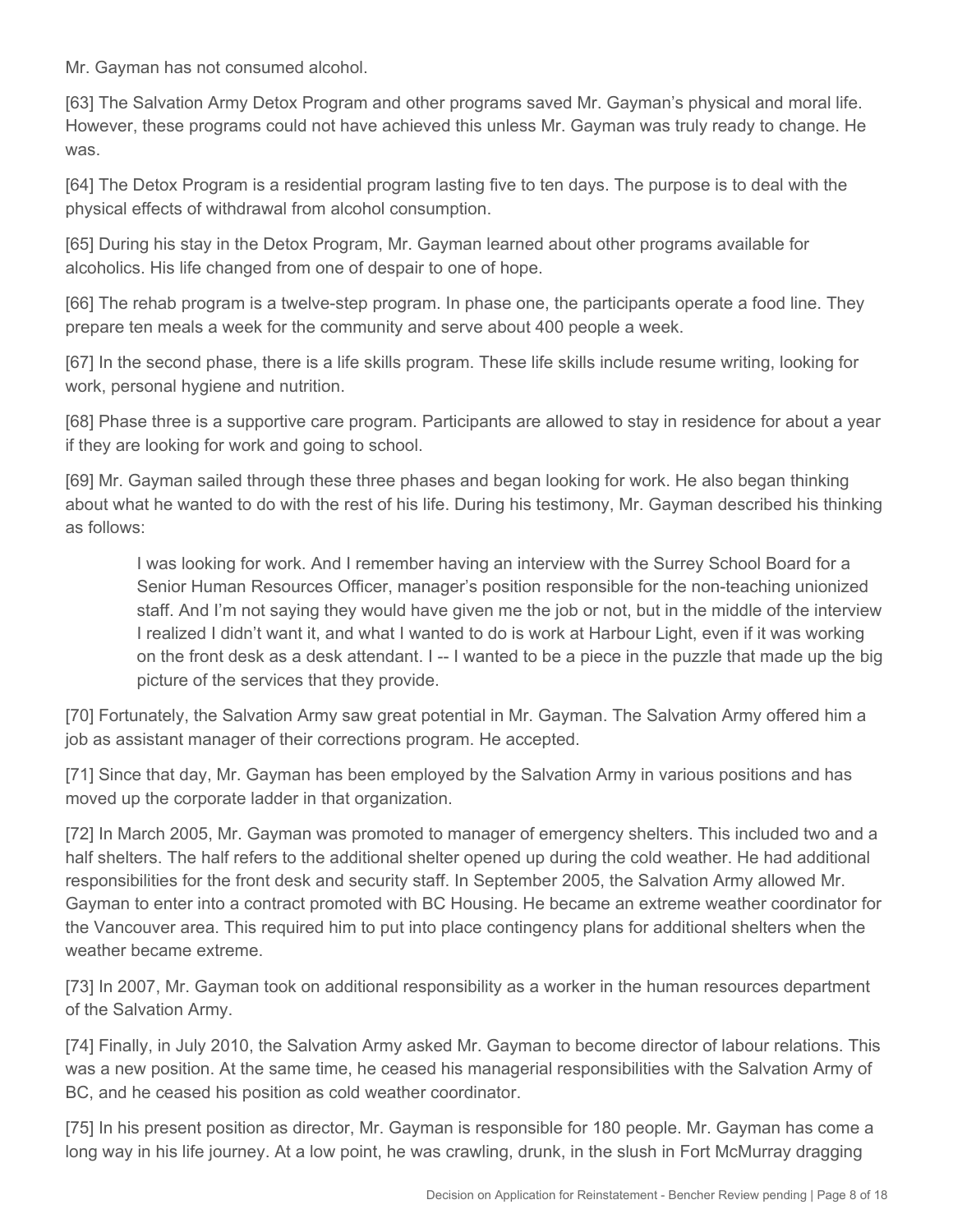his briefcase. Now, he is in a senior management position with one of the most prominent NGOs in Canada.

#### **Reconnecting with the Legal Profession**

[76] During this painful journey, Mr. Gayman intentionally disconnected from fellow members of the legal profession. This is understandable because he had been disbarred.

[77] However, that began to change in the spring of 2006. Mr. Gayman took counselling at Vancouver Community College. He hoped the course would make him a better manager at the Salvation Army.

[78] During this time, Mr. Gayman decided he wanted to "give back". He began contacting members of the legal profession.

[79] Mr. Gayman ended up in contact with the accountability group of the Lawyers Assistance Program, which exists for people who are dealing with substance abuse and involves group meetings, which are attended either on a voluntary basis or as a result of a monitoring agreement put in place by the Law Society or employers.

[80] The group includes alcoholic lawyers who are at various stages of recovery. The group welcomed Mr. Gayman with open arms. Later, Mr. Gayman was appointed to the Board of Directors of the Western Recovery Foundation. That organization holds real estate assets for three residential properties where the Turning Point Society runs recovery houses that care for alcoholics and drug addicts. Mr. Gayman also sits on the Board of Directors of the Turning Point Society.

#### **Reconnecting with his Family**

[81] Mr. Gayman has re-established a relationship with his family. In his testimony Mr. Gayman said the following:

It's much easier for me to address all the things I did wrong than it is to acknowledge the gifts that I had from recovery.

First and foremost, is to have my children back in my life. You know, I – I lost everything I had and I regained a good portion of it. And then I lost all of that again. And, you know, I – my children had, in essence, written me off once. And I regained their love and affection. And then I lost that again. So to have it now is precious.

#### **Why Does the Applicant want Reinstatement**

[82] Mr. Gayman explained it this way:

… Well, as I said earlier, you know, the idea of applying for reinstatement was formulated after I took an introductory counselling course. It's been a long time in the making to get here. To some extent, my objective changed. I made a mistake a long time ago, and I compounded that. And then I ran from that. And, of course, I hid from it using alcohol and drugs. I hurt a lot of people in the process. It took a tremendous toll on me. I've had a lot of help to get to where I am now. And I'd like to acknowledge that. I'd like to acknowledge everybody in this room starting with Mr. Lindsay and Ms. O'Neil and what they have done on my behalf. …

… When I was avoiding the Law Society with a view to maintaining my right to practise prior to being disbarred so I could continue to feed my children, I didn't give any thought to the Law Society or the legal profession whatsoever. I was concerned only about myself. And I, quite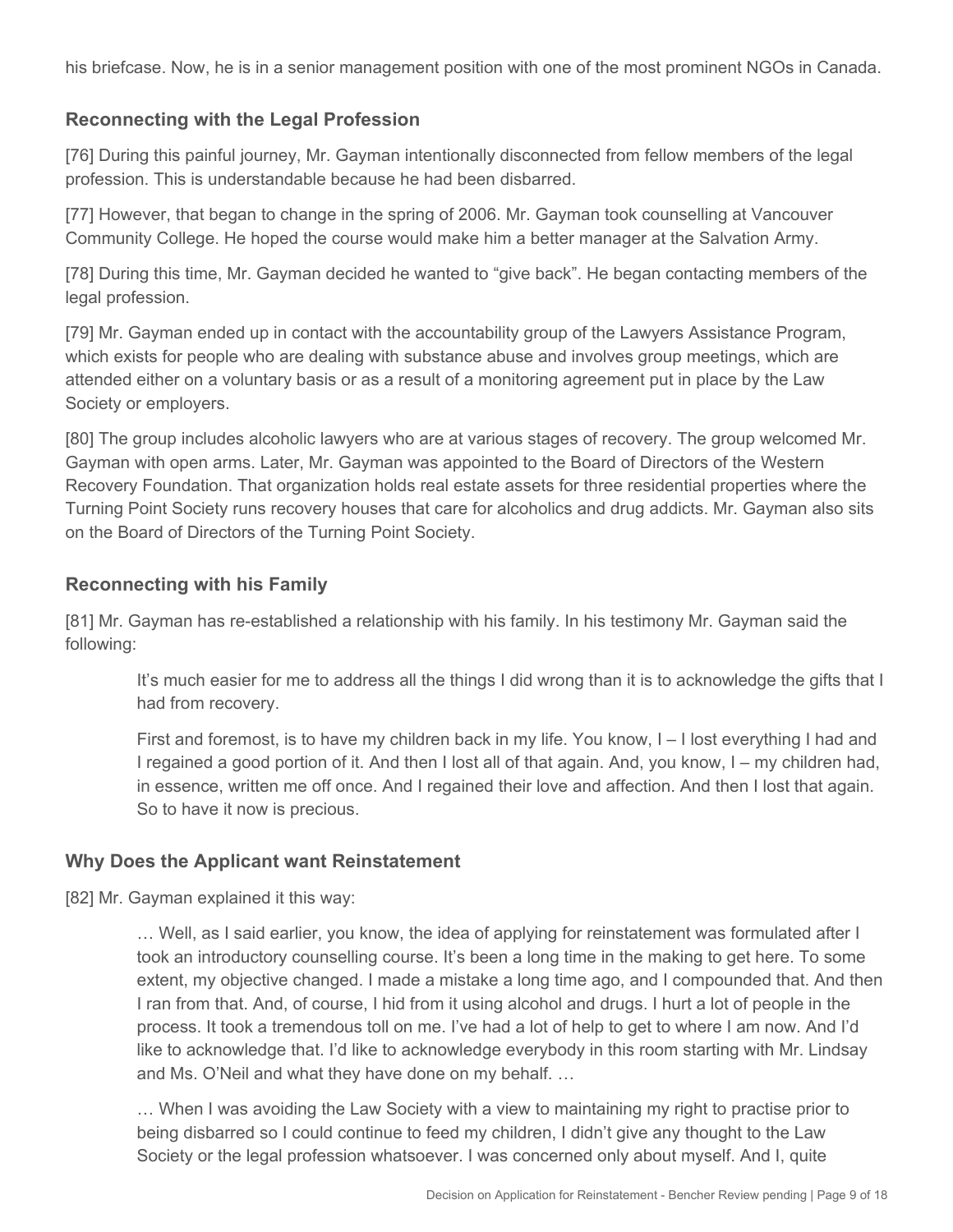frankly, looked at it more as what the Law Society was doing to me, rather than what I was doing to the Law Society or the legal profession. As I said, I had committed, as far as I was concerned, the ultimate breach of faith that a lawyer could do. But I looked at the Law Society as -- I wouldn't say persecuting me, but hounding me of something that I was trying to forget and put behind me.

It's two-fold. Firstly, it's the last step in a process where I can hopefully achieve closure of what is obviously the most significant event in my life, and, hopefully, finally forgive myself for that. The other aspect is to come here to the Law Society and say I'm sorry. I'm sorry for the time and trouble I caused everybody. And I'm sorry for the disrepute that I brought upon the legal profession in the process. I didn't see it then. I see it now. And I thank you for hearing my application.

[83] Mr. Gayman, in pursuit of his goal of re-establishing a relationship with lawyers and the Law Society, had a comprehensive medical report prepared on his addiction issued by Dr. Baker. An updated medical report was also filed with the Panel.

[84] Dr. Baker found that Mr. Gayman met the diagnostic criteria for alcohol and cocaine dependency. He further stated that he is uncertain whether or not Mr. Gayman met the sufficient criteria to make the diagnosis for a marijuana dependency.

[85] Dr. Baker also found that the alcohol dependency, the cocaine dependency and the marijuana abuse or dependency were in sustained remission.

[86] Dr. Baker made these comments that are of some importance:

Mr. Gayman appears to have achieved a dramatic recovery from serious substance dependence …

Avoidance, procrastination and poor judgment are fairly stereotypical manifestations of alcoholism and other drug dependencies, especially during later stages when use of the drug or drugs is steady and excessive …

I believe he would be capable of performing duties that were highly responsible, safety-sensitive or safety-critical. Before clearing him medically for such duties, however, I would require several things.

[87] It is of some significance that Mr. Gayman has no specific plans as far as the practice of law. Most individuals seeking reinstatement have a specific plan in place. They plan to practise. They may want to practise on their own or they may hope to go with a specific law firm. Mr. Gayman in this case, both in his original application to the Law Society and his testimony in front of this Panel, indicated he did not have a specific plan. The Panel then raised the issue as to whether the Panel had the jurisdiction to order the reinstatement of Mr. Gayman as a non-practising member. Submissions were received. The Panel has decided it does not have to make a decision on this issue. The conditions agreed by the parties address the concerns of the Panel. Any place where Mr. Gayman wants to practise law has to be approved by the Credentials Committee. Also, Mr. Gayman will be supervised for a period of time.

## **Cocaine Use**

[88] Mr. Gayman's misuse of cocaine did not last as long as his misuse of alcohol.

[89] Mr. Gayman was introduced to cocaine in the mid 1970s. However, he did not start using cocaine regularly until the mid or late 1980s. Mr. Gayman stopped using cocaine in the early 1990s.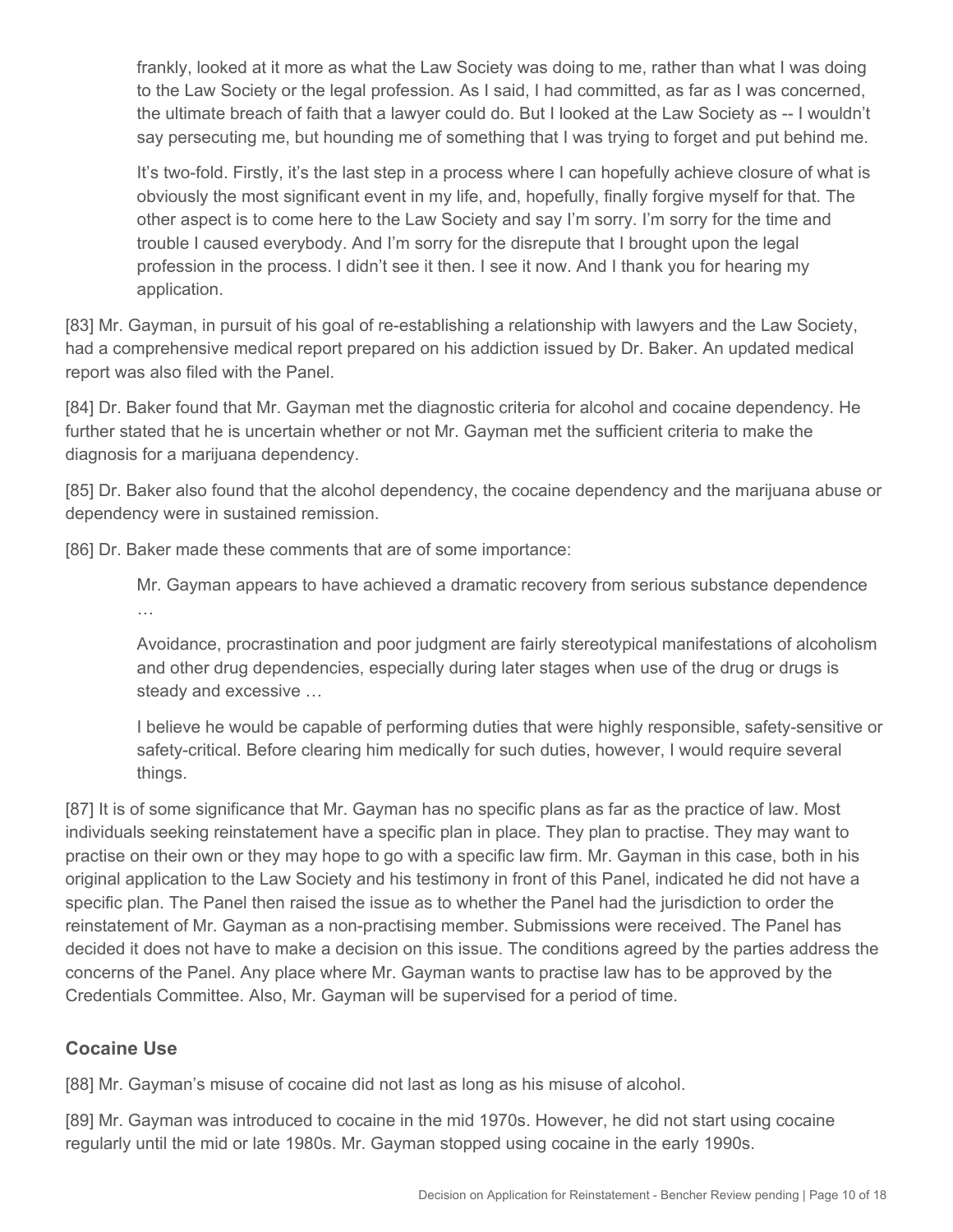[90] Mr. Gayman, in his testimony, indicated that he was not using cocaine at the time of the breach of trust.

#### **ISSUES**

[91] In credentials hearings, it is traditional for the Law Society to submit a written statement. This written statement sets out the concerns that the Law Society has about the applicant. This was done in this case. Those concerns are:

(a) the circumstances leading up to the order by a hearing panel in January 1999 that the Applicant be disbarred for a breach of trust conditions involving the improper payment out of one million dollars over the course of two separate distributions, the latter of which occurred when he had full knowledge that preconditions had not been met;

(b) the Applicant's failures to respond to Law Society correspondence and inquiries in the course of the Law Society's investigation of the breach of trust matter;

(c) his assignment in bankruptcy on February 18, 2005;

(d) his failure to obey a court order, which he disclosed in response to question D9 of his application for reinstatement; and

(e) his medical fitness, which pertains to his history of both drug (cocaine) and alcohol dependency. A comprehensive medical assessment conducted by Dr. Baker in 2008 provides extensive background.

#### **ANALYSIS**

#### **Law on Good Character**

[92] Counsel for the Applicant relied on the case of *Law Society of BC v. Schuetz*, 2011 LSBC 14. That case dealt with for three important matters. They are:

(a) the role of section 19(1) of the *Legal Profession Act* and the role of the Hearing Panel;

(b) the principles that other Panels have used in applying section 19(1) of the *Legal Profession Act*; and

(c) considerations a Panel should look at in reinstating a person who has had an alcohol dependency issue.

[93] In *Law Society of BC v. Schuetz* (supra) at paragraphs 1 through 4, the Hearing Panel sets out the purpose of section 19(1) of the *Legal Profession Act* and the role of the Hearing Panel in enforcing it.

[1] … This application triggers section 19(1) of the *Legal Profession Act* which reads as follows:

19(1) No person may be enrolled as an articled student, called and admitted or reinstated as a member unless the benchers are satisfied that the person is of good character and repute and is fit to become a barrister and a solicitor of the Supreme Court.

[2] This section is the "gateway" to the practice of law. The section sets out criteria for becoming an articled student, becoming a lawyer for the first time, and for readmission to the practice of law. Although the standard is the same, a hearing panel applies that standard in a different context. For admission as an articled student, a hearing panel may concentrate on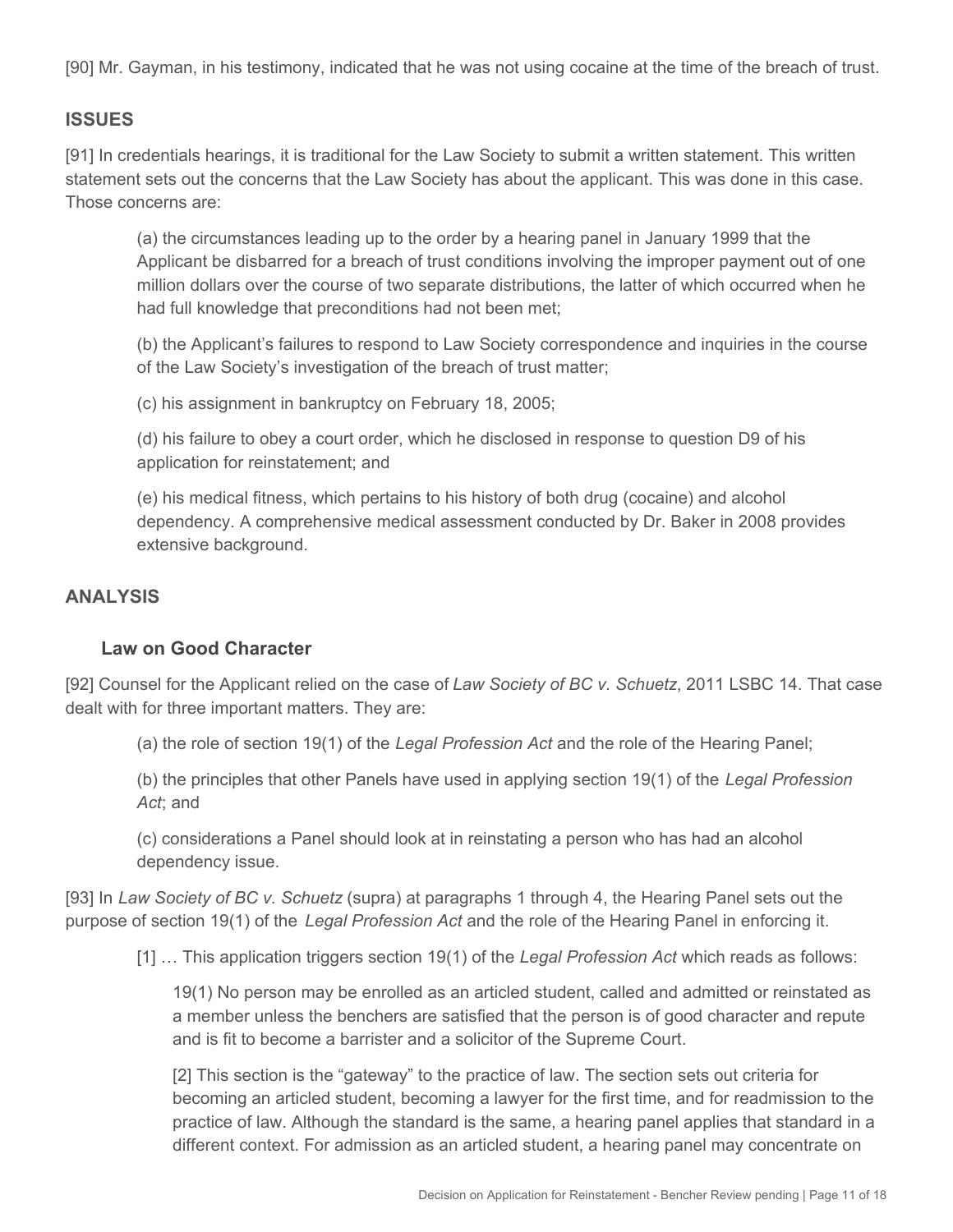events that happened prior to the application for articles. In many cases these events may include criminal activity of a youthful indiscretion or a more serious nature. For persons becoming lawyers for the first time, the hearing panel may concentrate on what happened during his or her articles as well as previous activities. For lawyers seeking readmission, the hearing panel will look into:

(a) his or her dealings with the Law Society prior to ceasing to be a member (this would include the conduct record);

(b) the reason he or she ceased to be a member. If it is substance abuse or a mental health problem, the hearing panel must be satisfied these problems are adequately dealt with; and

(c) what the lawyer has been doing during his or her period away from practice.

[3] The above considerations are not exhaustive, and the hearing panel may look at other factors too.

[4] The contextual analysis described above is to determine whether the applicant is of "good character and repute". This has a strong public interest component. That public interest component can be divided into two general categories. The first is public protection. The public must be protected from individuals who misuse their position as a lawyer. However, public interest also has a "public inclusive provision". It is in the interest of the public to have lawyers from diverse backgrounds and diverse experiences. As we will see later on, the Applicant does come from a rather unique background. Sometimes, these two aspects of public interest do not conflict. Sometimes, they do conflict and, if there is conflict, public protection prevails and the lawyer is not readmitted. However, in other cases, a hearing panel may add conditions on the readmission to protect the public and, at the same time, give the public a diverse pool of lawyers to serve the public in general.

[94] The *Schuetz* case (supra) also refers to *Re-Applicant 3*, 2010 LSBC 23, paras. 12 to 21. That case sets out the general principles in applying the good character and repute test. They can be summarized as follows:

(a) The onus is on the Applicant.

(b) Good character is determined at the time of the Hearing; however, the standard is not one of perfection.

(c) A person's character can change over time. Past mistakes do not define one's essential nature for all time. Rehabilitation is an important consideration.

(d) The Applicant must appreciate the difference between right and wrong. In addition, the Applicant must be willing to support the rule of law.

(e) The Applicant must have the morale fibre to do what is right no matter what the consequences. Generally, an Applicant should have the strength of character.

(f) The Applicant should put the client's interests first no matter what the personal cost.

(g) The expectations, both of the public and the profession, should be considered.

(h) The Applicant should not only be truthful, but also completely candid throughout the application and hearing process.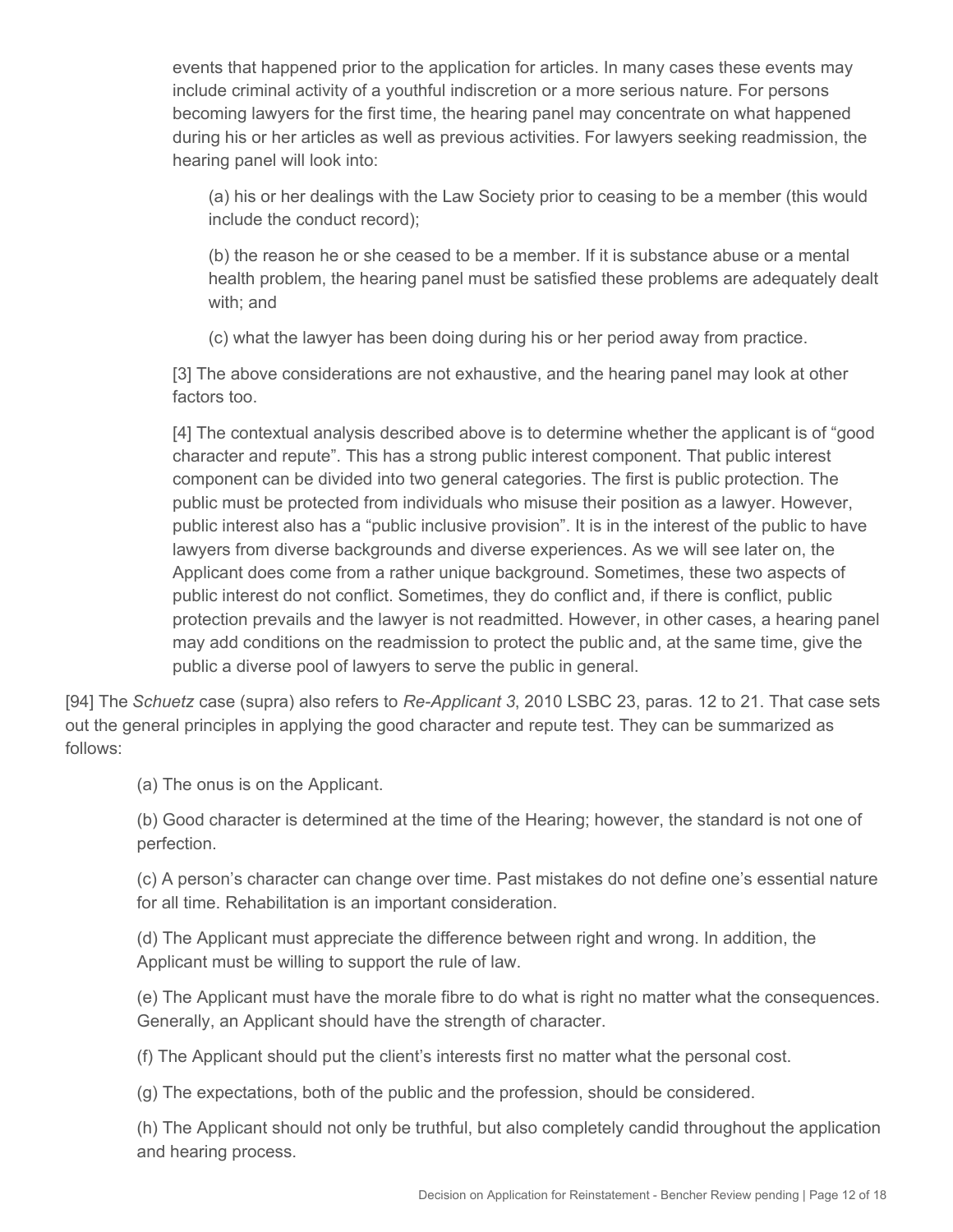[95] The above principles are not exhaustive. However, they are among the most important and the most commonly referred to.

[96] The *Schuetz* case (supra) also sets out a three part test for determining whether a person should be readmitted as a member of the Law Society, when that person has had an alcohol problem. The three part test is:

(a) Has the Applicant engaged in meaningful rehabilitation?

(b) Can safeguards be in place to ensure the Applicant abstains from alcohol?

(c) Can other safeguards be put in place to protect the public from the past failings of the Applicant's practice?

[97] It is important to keep in mind that, in *Schuetz* (supra), the Applicant had voluntarily resigned his membership to deal with his alcohol problem. However, he was not disbarred.

[98] Counsel for the Law Society, Mr. Wood, QC, brought to the attention of the Panel the case of *Watt v. Law Society of Upper Canada*, [2005] OJ No. 2431 (Divisional Court).

[99] That case set out a six-part test for reinstatement of a disbarred lawyer. That test is reproduced at para. 14:

(1) Is there a long course of conduct showing that the applicant is a person to be trusted?

(2) Has the applicant's conduct since disbarment been unimpeachable?

(3) Has there been a sufficient lapse of time since the disbarment?

(4) Has the applicant purged his guilt?

(5) Is there substantial evidence that the applicant is extremely unlikely to misconduct himself again if readmitted?

(6) Has the applicant remained current in the law through continuing legal education, or is there an appropriate plan to become current?

[100] The question for this Panel is what test should be used, the *Schuetz* test or the *Watt* test? The question pre-supposes there is a difference between the two tests. However, in the Panel's view, there is not a significant difference. The standard for admission or reinstatement is the same: "good character". However, its application is contextual. Therefore, the considerations, the inquiry and the expectations for a lawyer who has been disbarred are higher than a young student who engaged in a youthful indiscretion.

[101] The Panel has decided to apply *Watt* in this matter, in keeping with the spirit of interprovincial mobility of lawyers and the development of national standards. However, its application in British Columbia should always be flexible and consistent with the *Schuetz* decision. The flexibility is necessary to recognize that reinstatement of a lawyer, even a disbarred lawyer, is always fact sensitive. Legal principles can only be general guidelines.

## **What are the Issues?**

[102] Before applying the *Watt* test to this application, a few words need to be said about the issues raised by the Law Society of British Columbia. They were five in number. In the Panel's view, those concerns really boil down to two major concerns: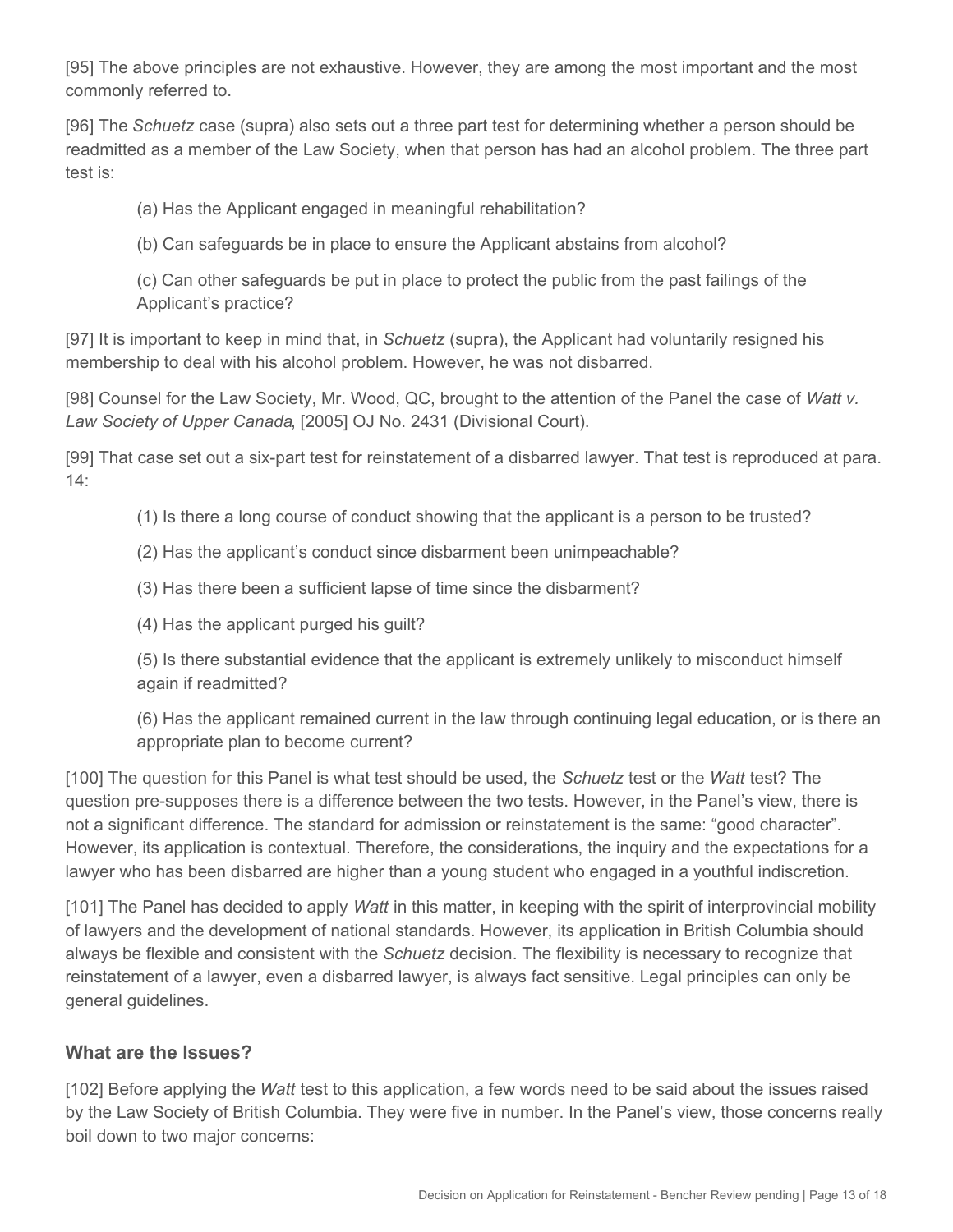- 1. the Applicant's breach of trust; and
- 2. his alcohol dependency.

[103] The other concerns, for the most part, stem from these considerations. The Applicant's bankruptcy grew out of his breach of trust and the tax consequences of no longer being a lawyer. The same is true of disobeying a court order. The Applicant had no money to pay off the investors. His failure to respond again stems from his breach of trust and cover-up.

[104] The final concern is the cocaine dependency. However, his cocaine use ceased in the early 1990s.

# **Applying the** *Watt* **Test to the Facts in this Case**

[105] We apply the *Watt* test to the facts in this case.

# **Alcohol Dependency and Breach of Trust**

[106] One of the challenges facing this Panel is the relationship between the Applicant's alcohol dependency and his breach of trust and cover-up. On one side, the Applicant readily admits he knew what he was doing in releasing the funds the first and second time (cover-up). He also admits he knew what he was doing in failing to respond to the Law Society. The Applicant in his testimony stated two important matters:

1. At the relevant times, he did not believe his judgment was impaired; and

#### 2. If it was impaired, he would not have recognized it.

[107] The Applicant stated it this way in his testimony:

Q … what I'm getting at, is that your abuse of substances during this period wasn't something that took away your faculty for significant day-to-day legal and ethical judgment.

A I can't say that. I mean I didn't feel that I was -- my judgment was impaired. I am of the belief now, because one thing I got when I spent a year in treatment was an education of addiction. And I'm personally of the belief now that denial is not the unwillingness to accept something, but that also includes, in many cases, the inability to accept something. So it's quite -- if I was -- *if my judgment was impaired, it's quite likely that I would not have realized that. Also, you know, I knew I* had a drinking problem. Iknew I was an alcoholic. I didn't realize I was powerless. I felt I was managing other affairs well.

[emphasis added]

[108] Dr. Baker, in his expert report, stated that procrastination and poor judgment go hand in hand with alcoholism, particularly at the later stages. The breach of trust did not take place at the later stages of the Applicant's alcoholism. However, the Panel believes his alcoholism may have played a significant part in his breach of trust, cover-up, and his failure to respond to the Law Society and the investors.

[109] The Panel wishes to emphasize that alcoholism is no defence to a disciplinary matter nor an excuse on a re-admission application. A lawyer or former lawyer cannot say I made a mistake, but I am not responsible on account I am an alcoholic. However, alcoholism coupled with real rehabilitation is an important consideration in the disciplinary action stage of a disciplinary hearing or a credentials hearing re-admitting a lawyer, even a disbarred lawyer. Whether a lawyer or former lawyer has truly rehabilitated themselves is a question of facts for the hearing panel. We find that the Applicant has rehabilitated himself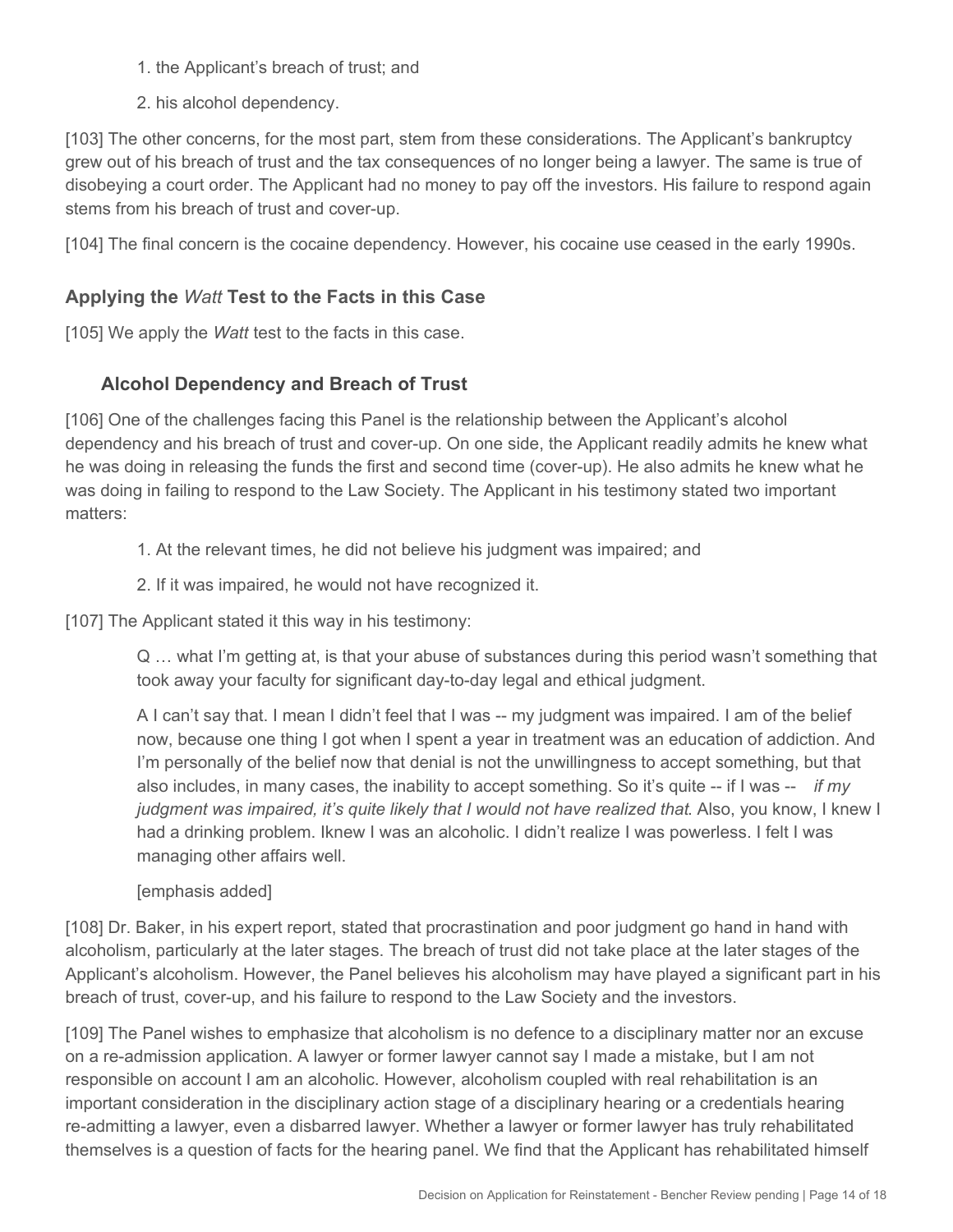in this matter.

## **Is there a long course of conduct showing that the applicant is a person to be trusted?**

[110] The Applicant has worked for the Salvation Army for over eight years. He has been given a great deal of responsibility in that organization. In addition, the Applicant has produced various letters from senior members of the bar attesting to his good character. In fact, one of the letters attesting to his good character comes from a Master of the BC Supreme Court.

#### **Has the applicant's conduct since disbarment been unimpeachable?**

[111] The answer to that is yes. The Applicant has shown, by his fight with alcohol dependency, a high degree of impeccable behaviour. Dr. Baker commented on it, and the Panel was very impressed by his efforts to cease drinking.

#### **Has there been a sufficient lapse of time since the disbarment?**

[112] It has been over 10 years since the Applicant was disbarred from the practice of law. In addition, he has not practised law since 1996. The Panel feels that a sufficient period of time has elapsed to demonstrate his character and fitness to practise law and for the Panel to evaluate whether there has been a demonstrable change.

## **Has the applicant purged his guilt?**

[113] This question, in the Panel's view, has two aspects. Does the Applicant admit to his breach of trust and his alcohol dependency? The answer is yes. The Applicant freely admits that he knowingly breached the trust. He also admits to his alcohol dependency. However, in the Panel's view, there is another aspect of purging the guilt. This means making restitution or at least attempting to make restitution. In the normal course of events, a disbarred lawyer should make some efforts to compensate the victims of his behaviour. However, this is a general requirement. It is not necessary in all cases. It is significant that, in the *Watt*  case referred to above, the applicant only made partial restitution. The truth is the Applicant in this case is in no position financially to make any restitution to the investors. The Applicant declared bankruptcy in 2005. Also, the Applicant has spent a great deal of time since his disbarment dealing with his dependency. This is one of the rare cases in which the Panel feels that the Applicant's failure to make any restitution to the investors is excusable.

## **Is there substantial evidence that the applicant is extremely unlikely to misconduct himself again if readmitted?**

[114] The Panel feels that the Applicant is highly unlikely, or extremely unlikely, to misconduct himself again. The conduct record of the Applicant is generally clean. There are a few minor complaints registered. It is of some significance that after the breach of trust in 1984/85, the Applicant practised for some 11 years without any significant complaint other than the breach of trust and the failure to respond to the Law Society. This was a serious failure, but it was an isolated one.

[115] The Applicant in his testimony stated:

Q Okay. And I'm not going to beat this to death, but why -- what can you say that gives some assurance to this Panel that -- that would not repeat if you're allowed to practise law again?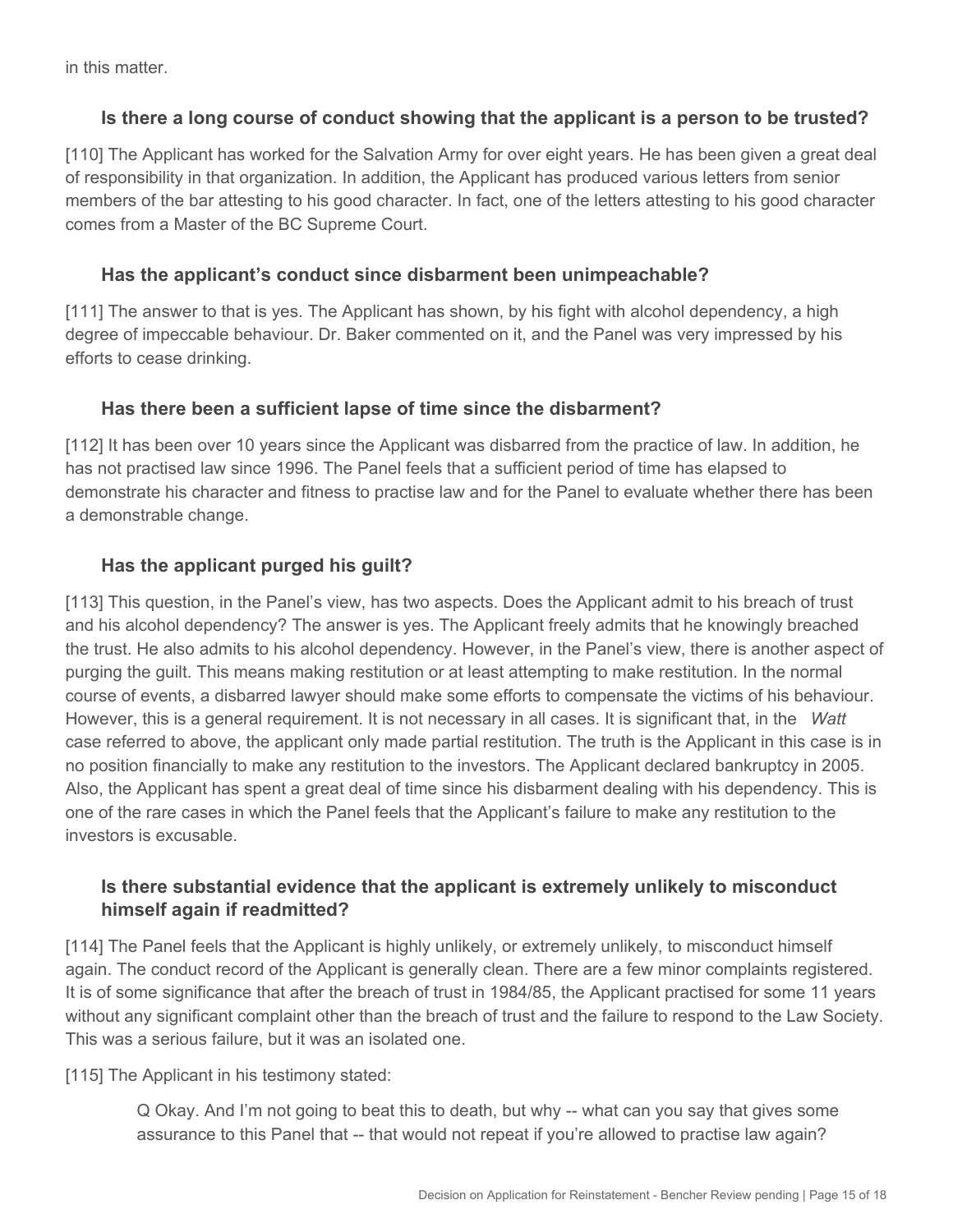A Simply what I said, that I am not the man I was then. I do not live my life the way I did then. I have a totally different set of values.

## **Has the applicant remained current in the law through continuing legal education or is there an appropriate plan to become current?**

[116] In British Columbia, the sole jurisdiction of this credentials hearing is to determine whether the Applicant is a person of good character and repute. Since the Applicant has not practised law for almost 16 years, he has to fulfill the requirements set out in the Law Society Rules (Rule 2-55 to 2-59).

# **OTHER MATTERS**

[117] Counsel for the Law Society stressed in his presentation to the Panel that the confidence of the public in the legal profession is an important consideration for this Panel to consider. It is sometimes necessary to refuse a person readmission in order to preserve the public's confidence in the legal profession. In other words, the individual sometimes has to be sacrificed. Mr. Wood brought to the attention of the Panel the case of *Bolton v. The Law Society*, [1994] 2 All ER 486 for this proposition.

[118] However, this Panel feels that the public's confidence in the legal profession has a much broader meaning. In the Panel's view, the public would not have confidence in the legal profession if we did not readmit the Applicant. It is true that he breached a trust. Under the normal course of events, such an individual would not be readmitted. The disbarred Applicant must overcome the unforgettable, but not indelible, stain of past professional misconduct, which can always be cited as a reason to reject the application. The task and challenge for the Panel is to balance the reputation of the profession and risk to the public against the aspirations and interest of the Applicant. This Applicant did battle with his alcoholism and has been free of alcohol for the last nine years. In the Panel's view, the public would not have confidence in the legal profession if we did not give this individual a second chance. We would be saying to all individuals who have a drinking problem that there is no opportunity for a second chance. An individual who effectively deals with a serious alcohol dependency for nine years is a person of "good character".

# **CONDITIONS**

[119] Counsel for the Applicant and counsel for the Law Society have agreed to certain conditions to be imposed on the Applicant if he is readmitted. Those conditions are reproduced below. The Panel agrees to these conditions.

## **ORDER**

[120] This Panel grants the Applicant's application for reinstatement subject to the conditions below. Specifically, we find the Applicant is a person of good character and repute and is fit to be a barrister and a solicitor of the Supreme Court. As stated earlier, the Applicant has not practised law for almost 17 years, and he therefore will have to satisfy the requirements set out in the Law Society Rules (2-55 to 2-59). He must satisfy those requirements before he is formally admitted into the practice of law.

[121] The conditions are:

- 1. To comply with all of the recommendations made by Dr. Ray Baker in his report of September
- 9, 2008, which encompass the following:
	- (a) If medications are required for sleep or back pain, safe, non-addictive alternatives to either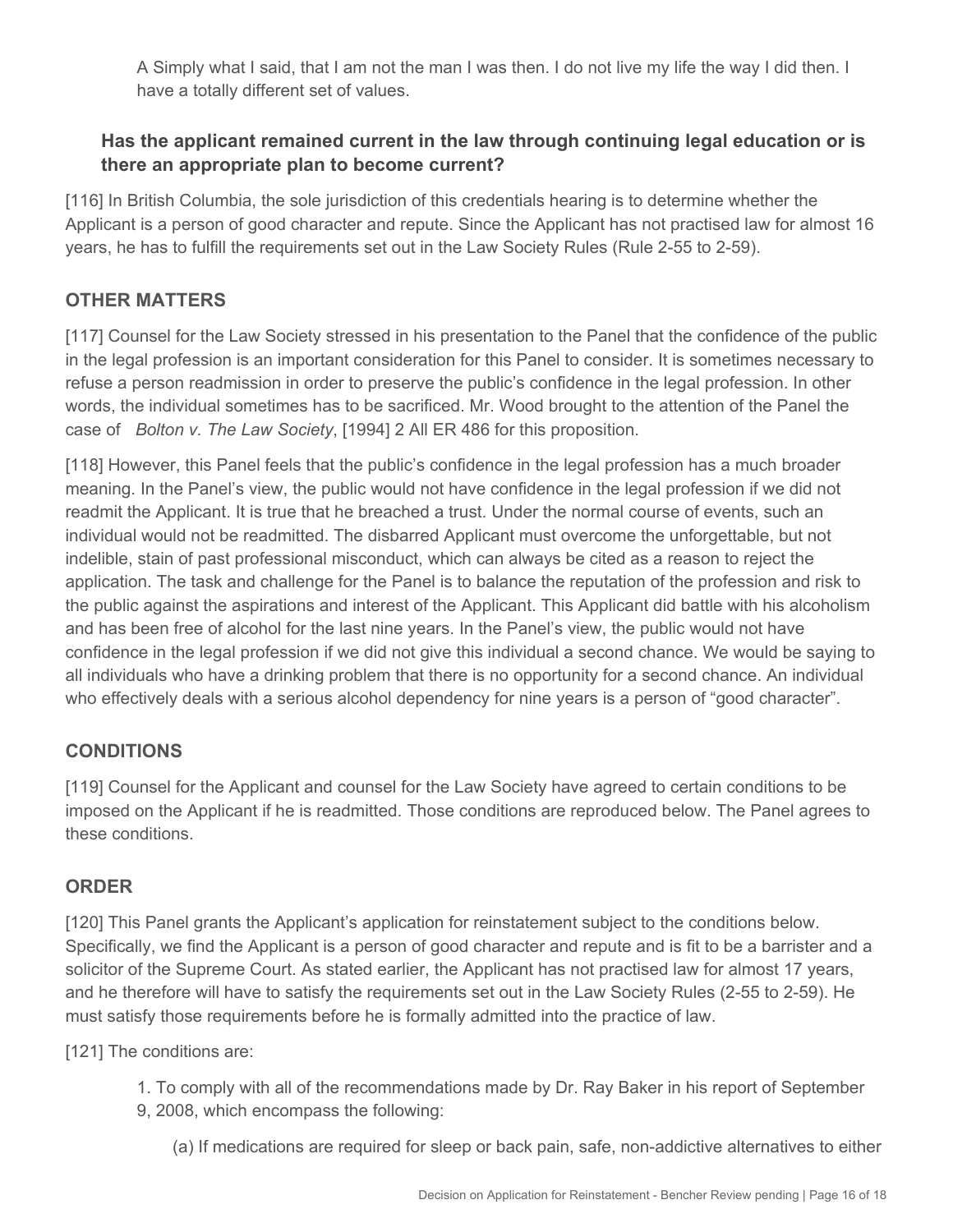Zopiclone or Codeine are to be used;

(b) A written commitment by the Applicant to abstain from all potentially addictive mood altering drugs and alcohol, unless approved by a physician knowledgeable about the Applicant's history of substance abuse;

(c) To enroll at the Applicant's expense in a formal medical monitoring or relapse prevention process of at least 24 consecutive months duration from the date of signing, which shall be overseen by a professional independent monitor who is not involved therapeutically with him. That monitoring process shall include a written monitoring or relapse prevention agreement in a form acceptable to the Credentials Committee of the Law Society.

2. To continue to use one designated physician as his primary care physician, who will also be his main prescriber of any medications. That physician shall be provided with a copy of Dr. Baker's report of September 8, 2008 (to be edited but in a form acceptable to the Credentials Committee), a copy of the signed monitoring or relapse prevention agreement, and a copy of these conditions. The Applicant shall instruct his primary care physician to provide any related biological testing results and any abnormal liver enzyme results to his monitor, and to report promptly to the Law Society in writing any failure to follow medication recommendations, or any concern with substance abuse.

3. To consult with his primary care physician on a regular basis and to ensure that there are follow-up investigations of potentially abnormal liver enzyme levels. The outcomes of those investigations shall be provided to the Applicant's monitor.

4 To attend regularly at mutual support group meetings as specified by the relapse prevention monitor for the duration of the signed monitoring or relapse prevention agreement. One of those meeting groups shall be declared by the Applicant to be his home group, and he shall participate actively with that group.

5. To select and maintain regular meaningful contact with a same-sex sponsor in relation to his AA involvement, both by way of face-to-face meetings and telephone contact.

6. The monitoring or relapse prevention agreement may be extended beyond 24 months upon the recommendation of the monitor and/or at the direction of the Credentials Committee.

7. The monitor shall submit a report to the Law Society at the 12 month point and at the 24 month point. A further report from the monitor will also be required at the end of the monitoring period, if it is extended beyond 24 months for any reason. The monitor shall report immediately to the Law Society any non-compliance with the monitoring or relapse prevention agreement.

8. Not to operate a trust account or be a signatory upon it, unless relieved of that restriction by the Credentials Committee.

9. To practise law only in a setting approved by the Credentials Committee.

10. To report any significant change in his employment situation to the Credentials Committee.

11. For the duration of the monitoring/relapse prevention process, the monitor will advise the Law Society in writing immediately if the Applicant is not following medication recommendations or if any concern of substance abuse arises from any source whatsoever, including his biological testing, and will otherwise confirm compliance in annual reports to the Credentials Committee of the Law Society.